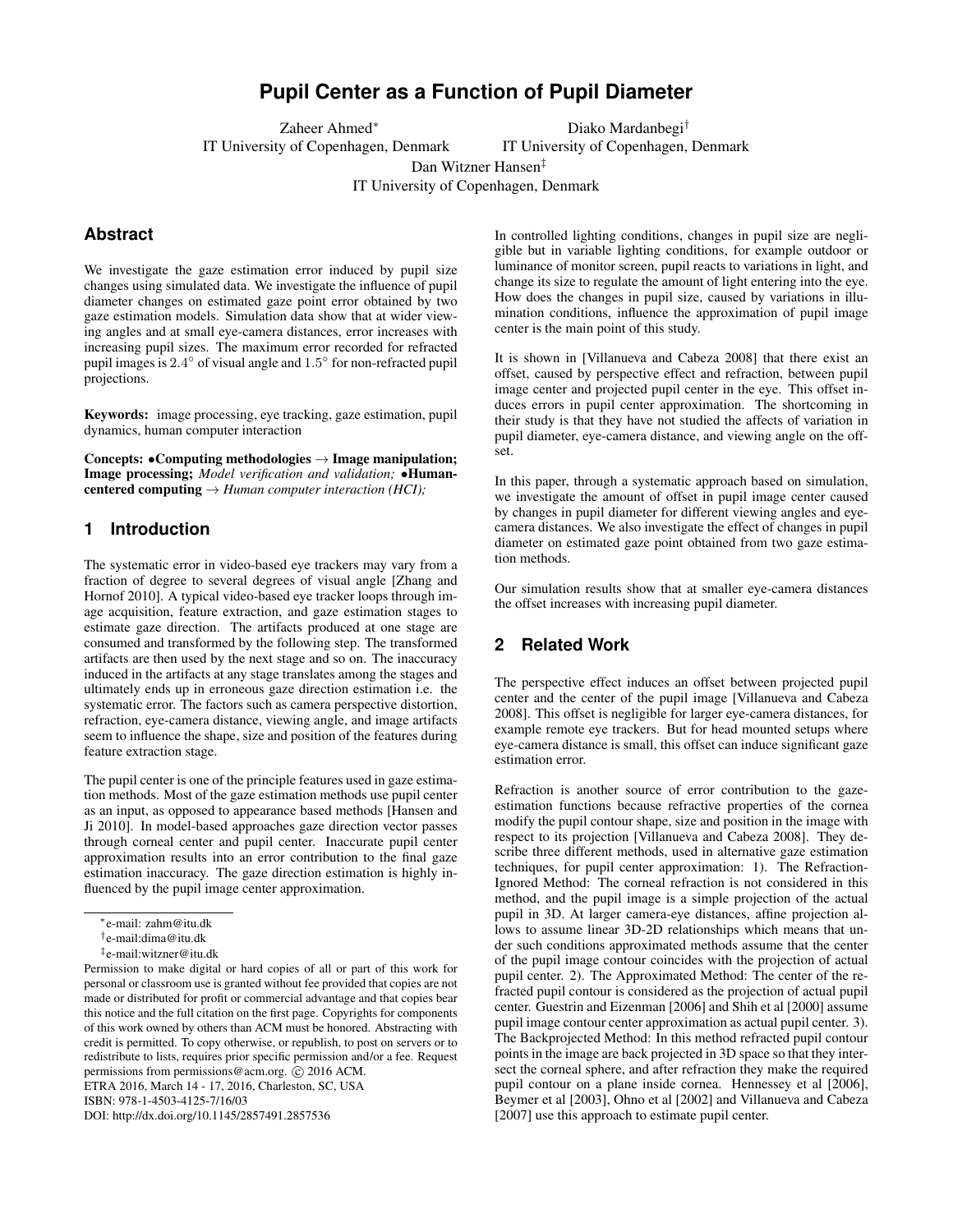### <span id="page-1-1"></span>**3 Method**

The eye models used in different gaze-estimation methods assume certain simplifications to reduce physiological and eyeball kinematic complexities. Despite variations in the models there exist some agreed upon fundamental aspects of the eyeball geometry [\[Villanueva and Cabeza 2008\]](#page-3-2). Figure [1](#page-1-0) depicts the eye model used in our study. The center of the eye ball is denoted by ' $e_c$ '. ' $c_c$ 'is the center of the corneal sphere with corneal radius ' $c_r$ '. The pupil is considered as a circular disk placed inside the cornea with its center ' $p_c$ ' and diameter ' $p_d$ '. Pupil center and corneal center are connected perpendicularly at a distance 'd'from the corneal center. Suppose ' $rp_c$ ' is the projection of actual pupil center in the eye (regarded as 'reference pupil center') and ' $ap_c$ 'is the approximated pupil center of the projected pupil contour in the image then the offset, denoted by ' $\epsilon$ ', between projected pupil center and approximated pupil center is given by ' $\epsilon = rp_c - ap_c$ '.

<span id="page-1-0"></span>

Figure 1: *Eye Model Illustration: '*ec*': Center of the eye, '*cc*': Center of corneal sphere, '*cr*': Corneal radius, '*pc*': Center of the pupil, '*pd*': Pupil diameter, '*d*': perpendicular distance between cornea center and pupil center*

#### **3.1 Simulation Model**

We have used Böhme et al [[2008\]](#page-3-9)'s framework for the simulation because it assumes same simplifications as described in section [3.](#page-1-1) The figure [2\(](#page-1-2)a) depicts the parametrized simulation model used in this study while the table [1](#page-1-3) shows all possible parameter initialization values. The target plane is placed at eye-target plane distance,  $d_{ep} = 65$ cm which stays fixed for all simulation scenarios. An array of equidistant targets (horizontal array of black circles on the target plane), passing through the center of the target plane,  $t_c$ , is placed horizontally on the plane. The number of interpolated target points, n, can be increased to get more intermediate results. In order to traverse all the targets, from one end to the other, optical axis of the eye subtends and angle of 56◦ s. Camera has a fixed orientation and its optical axis always passes through the center of the eye,  $e_c$  and the center of the target plane,  $t_c$ . The camera-eye distance, dec can be changed for different simulation scenarios. The 'r'parameter, see table [1,](#page-1-3) is a binary indicator of whether refraction is modelled. The figure [2\(](#page-1-2)b) depicts the shape of pupil inside corneal sphere. The diameter of the pupil, ' $p_d$ ', can be varied to generate pupils of different diameters — the table [1](#page-1-3) shows five randomly chosen values for this particular study.

#### <span id="page-1-4"></span>**3.2 Workflow of a Simulated Scenario**

A typical simulation scenario starts by initializing the simulation parameters. An example parameter initialization can be:  $d_{ep}$  = 65cm,  $d_{ec} = 4.0$ cm,  $p_d = \{3.1, 4.1, 5.1, 6.0, 6.9\}$ mm,  $r = 0$ ,  $n=51$ .

<span id="page-1-2"></span>

Figure 2: *Simulation Model Illustration: '*dep*': Eye-target plane distance, '*dec*': Eye-camera distance, '*ec*': Center of the eye, '*tc*': Center of the target plane, 'θ': Angle subtended at eye center to traverse all the targets, 'p<sub>c</sub>': Center of the pupil, 'p<sub>d</sub>': Pupil diameter. Horizontal array of black circles on the target plane depicts the eye targets*

Once all the parameters are initialized, the eye is oriented towards all target points one by one. While the eye is looking at a particular target on the target plane, pupil image center offset  $\epsilon$  is calculated for five randomly chosen pupil diameters — that is,  $p_d = \{3.1, 4.1, 5.1, 6.0, 6.9\}$ mm — by conforming to the following steps:

- 1. The actual pupil center in the eye, a 3D point, is projected to the image plane. The position of the projected pupil center  $\langle r p_c \rangle$  is calculated in the image plane and is regarded as the 'reference pupil center '.
- 2. The refracted or non-refracted pupil contour is projected to the image plane.
- 3. An ellipse is fitted to the projected contour points and ellipse center ' $ap_c$ '(approximated pupil center) is calculated.
- 4. The distance between the reference pupil center and the ellipse center ' $\epsilon = rp_c - ap_c$ ', is calculated.

Table 1: *Simulation Initialization Parameters*

<span id="page-1-3"></span>

| Description               | Parameter        | Value                         | Unit       |
|---------------------------|------------------|-------------------------------|------------|
| eye target plane distance | $d_{ep}$         | 65                            | centimeter |
| eye camera distance       | $d_{ec}$         | $\{3.0, 3.1, 3.2, , 65.0\}$   | centimeter |
| pupil diameter            | $p_d$            | $\{3.1, 4.1, 5.1, 6.0, 6.9\}$ | millimeter |
| refraction                | $\boldsymbol{r}$ | $\{0, 1\}$                    | binary     |
| number of target points   | $\boldsymbol{n}$ | $\{11, 21, 31, \}$            |            |

### **4 Results**

In figure [3](#page-2-0) pupil image center offset is plotted against viewing angle for the five pupil diameters. The broken lines represent the offsets for refracted pupil images while solid lines are the offsets for nonrefracted pupil projections. This data is generated by a complete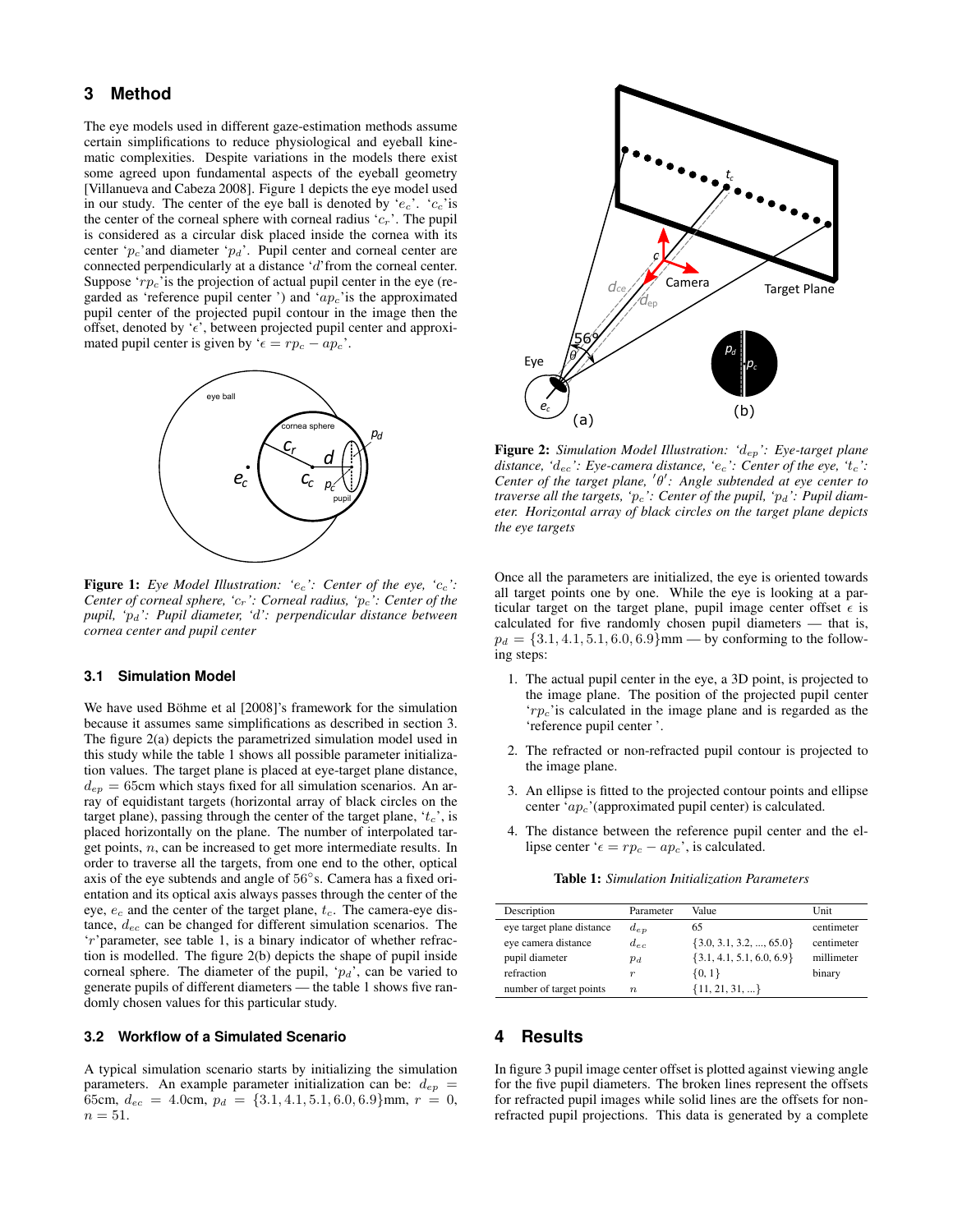execution of a simulation scenario for which eye-camera distance  $d_{ec} = 4.0$ cm, number of target points  $n = 51$ . It can be clearly seen that the pupil image center offset increases with increasing pupil diameter and viewing angle. It can also be observed that for smaller pupil sizes, the center approximations for refracted pupil image are comparatively accurate — in terms of less offset — than the non-refracted pupil projections, and it is opposite for the larger pupil diameters. According to [\[Wyatt 2010\]](#page-3-10) 0.1mm offset in pupil center corresponds to  $1^{\circ}$  in terms of visual angle. Therefore, results in figure [3](#page-2-0) show that for refracted pupil contours the maximum pupil image center offset is 0.24mm which means that it can cause an error of  $2.4^\circ$  in terms of visual angle. In case of non-refracted pupil contours the maximum error caused by pupil image center offset could be approximately  $1.5^\circ$ .

The effect of longer eye-camera distance on pupil image center offset is investigated by running simulation scenarios for different eyecamera distances while keeping rest of the simulation parameters constant. It is observed that pupil image center offset decreases with increasing eye-camera distance. It is also observed that the offset in pupil image center becomes negligible at longer eye-camera distances — for example at eye-camera distance  $d_{ec} = 65$ cm (a typical eye-camera distance for remote eye trackers). Figure [4](#page-3-11) depicts the simulation results when distance between eye and camera is 65cm while rest of the simulation parameters are identical to the parameters for figure [3.](#page-2-0) It can be seen from figure [4](#page-3-11) that pupil image center offset is negligible for both refracted and non-refracted pupil contours at eye-camera distance  $d_{ec} = 65$ cm.

Figure [5](#page-3-12) shows the density estimate constructed for the offset data for same simulation scenario. It complements the trends seen in figure [3](#page-2-0) and [4.](#page-3-11) Each circle in the plot depicts the pupil image center offset (in millimeters) calculated for a target point in the target plane. The broken lines are the refracted pupil contours while the solid lines are non-refracted pupil contours. The peaks in the curves show the density of an offset in that particular region. It can be seen that with increasing pupil size, pupil image center offset starts increasing and spreading over a certain range for each pupil size. The short offset spreads for smaller pupil sizes means that approximated pupil center stays consistent even at larger viewing angles and smaller eye-camera distances. It can also be observed that there is less offset in case of smaller refracted pupil images compared to the same non-refracted images.

### **4.1 Validation**

The influence of the pupil center offset is validated on homography and polynomial gaze estimation methods. Both the methods were tested against the same parameter settings which were used to generate the simulation scenario in section [3.2.](#page-1-4) Mean error and maximum error were calculated for both the gaze estimation methods. Each gaze estimation method was tested for refractive and nonrefractive projections of the pupil contour points in the eye. The error caused by pupil image center offset was calculated for five pupil diameters,  $p_d = \{3.1, 4.1, 5.1, 6.0, 6.9\}$ mm, respectively. The target plane was placed at a distance of 65cm from eye. A 16x16 grid of targets was placed on the target plane. The target plane was 0.7meters wide and 0.7meters high — that is 70cm x 70cm. The eye-camera distance dec was set to 4.0cm.

The results show that the accuracy of the methods decreases with increasing pupil diameter. The respective maximum errors — for polynomial method with non-refractive projection of the pupil contour points and with increasing pupil diameter — are:  $0.94^\circ$ ,  $1.09^\circ$ , 1.41<sup>°</sup>, 1.64° and 1.77°. Similarly, the respective maximum errors — for homography method with non-refractive projection of the pupil contour points and with increasing pupil diameter — are:

<span id="page-2-0"></span>

Figure 3: *Pupil center offset from reference pupil center with varying pupil diameters while fixating at same target point. eye-camera distance*  $d_{ec} = 4cm$ *. Curve colors: pupil diameters. Broken lines: refracted pupil images, solid lines: non-refracted pupil images.*

 $3.24^{\circ}, 3.5^{\circ}, 4.09^{\circ}, 4.56^{\circ}$  and  $4.86^{\circ}$ .

Figure [6](#page-3-13) sums up the results for the tested gaze estimation methods. Both the methods were tested for refractive and non-refractive projections. All the methods show increasing trend in error with increasing pupil diameters. There is only one exception in all the results, polynomial method with refraction, where error decreases to 1.84° from previous value of 2.43°, while pupil diameter increases from 5.1mm to 6.0mm.

### **5 Conclusion and Discussion**

Our results confirm that there exist an offset between approximated center of the pupil image and the projected center of the actual pupil in the eye. We also found that at wider viewing angles and small eye-camera distances, this offset increases with increasing pupil sizes. Consequently it means that all those gaze estimation methods which consider approximated center of the pupil image as actual pupil center; are likely to experience larger errors with increased pupil sizes. The validation tests on two different gaze estimation methods show an increasing trend in gaze estimation error with increasing pupil diameter.

The results of our investigation also confirm the outcome of the study conducted by [\[Villanueva and Cabeza 2008\]](#page-3-2) but in their study the variations in viewing angle, eye-camera distance and pupil diameter are not considered. Our results show that variations in these parameters influence the amount of offset between pupil image center and projected center of the actual pupil in the eye.

It is also observed (figure [4\)](#page-3-11) that at longer eye-camera distances the offset in pupil image center is negligible which means that remote eye tracker setups — where camera is placed far away from eye compared to the head mounted eye tracker setups — are least prone to the error caused by the offset in pupil image center.

In head mounted eye tracker setups eye-camera is placed very close to the eye which adds to the perspective distortion and as a result pupil shapes become more elliptical at wider viewing angles. According to our results (figure [3\)](#page-2-0), this setup is more prone to the error